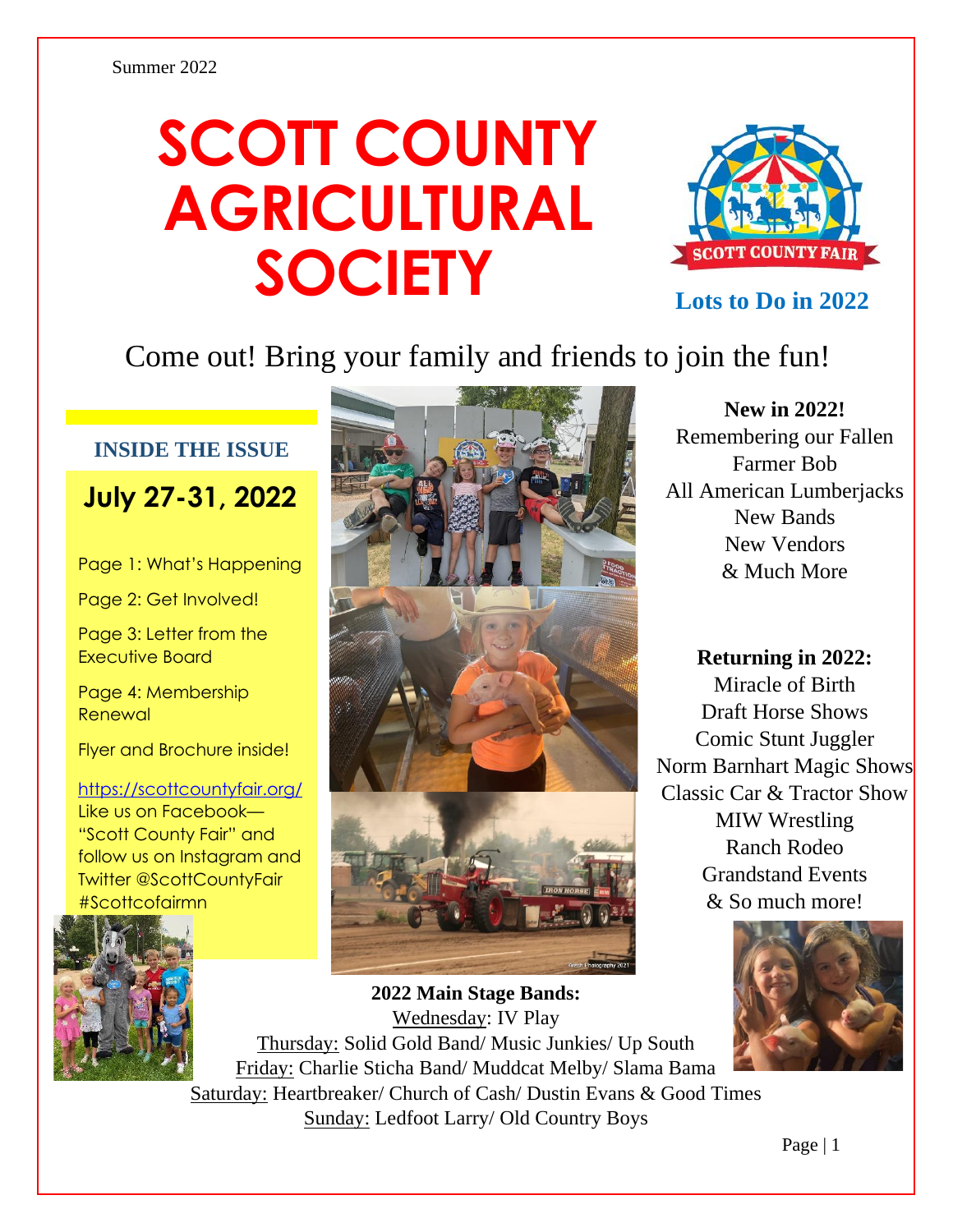#### Summer 2022

# **JOIN THE FUN~GET INVOLVED AT THE SCOTT COUNTY FAIR!**

We need your help to make the fair bigger and better! Volunteers during the fair get FREE parking the day(s) volunteering!

### **Volunteer Opportunities during the Fair**

People Mover *(Must be 18+)* Miracle of Birth Center *(Knowledge of farm animals preferred)* Welcome Booth Morning Clean-up of Grounds

Sign up TODAY on Sign Up Genius: [https://scottcountyfair.org/get](https://scottcountyfair.org/get-involved/volunteer/)[involved/volunteer/](https://scottcountyfair.org/get-involved/volunteer/)

Please contact the Fair Office for any other inquiries.

**We greatly appreciate all past and present volunteers for all your efforts towards the fair!**

It's time to put out your yard sign! If you need one stop by the Fair Office to pick one up today!

If you have any recommendations for this year's Scott County Fair **Outstanding** Senior Citizen Award, please visit our website!

**EZGO** 





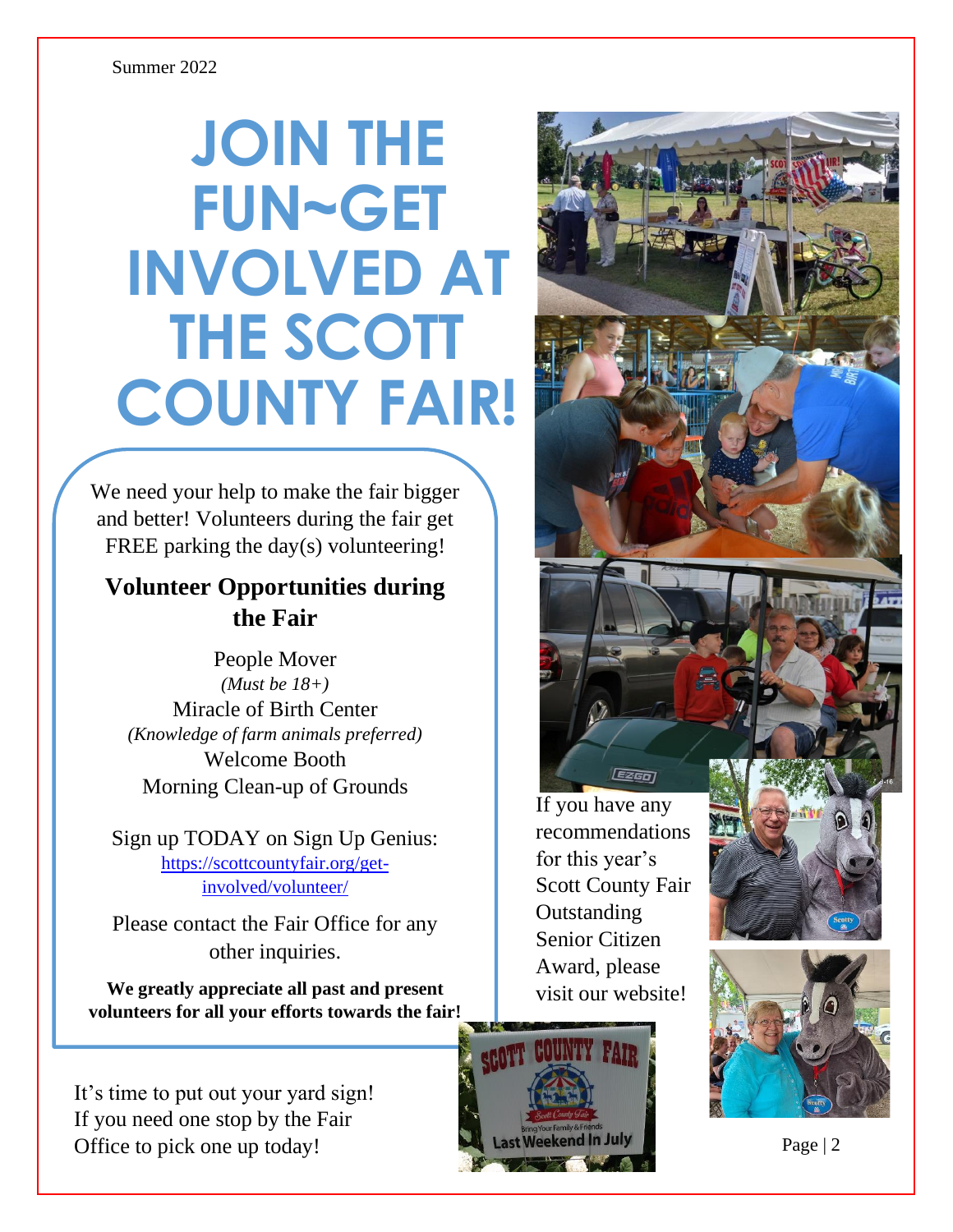## **LETTER FROM THE EXECUTIVE BOARD**

Dear Scott County Agricultural Society Member,

We are so excited to have you joins us for the Scott County Fail this year as there Is "LOTS TO DO IN 2022!" (this year's theme). The fair begins on July 27 and Is packed with lots of new foods, new vendors, new entertainment, and new grounds work.

In addition to the very popular Draft Horse Shows, Miracle of Birth Center, Demo Derby, Truck and Tractor Pulls, we will have new events, new vendors and entertainment throughout the grounds.

We are honored to have a special presentation this year, Remembering our Fallen. This is a memorial to all of the fallen in Afghanistan and Iraq. We want honor their service and sacrifices for freedom. It is a reminder to all the cost of freedom.

The premiere carnival, Gold Star Amusements, will be back with even more rides this year. Discount advanced ride tickets (\$2 per ride) are available from Frandsen Bank, 4-H families, and the Fair Office.

Check out the entire schedule on our website and be sure to participate in our social media links on Facebook and Instagram for contests to win pork burgers, tickets, passes and other FUN things.

So many aspects of the fair would not be possible without our gracious sponsors. There is still time to sign up for sponsorship on our website https://scottcountyfair.org/get-involved/become-asponsor/sponsorship-registration/.

If you want to join us in the fun, you can always volunteer. For details please see our website <https://scottcountyfair.org/get-involved/volunteer/> or call us at 952-492-2436.

As always, we couldn't do this without the help and support of our staff, volunteers and YOU, the members of The Scott County Agricultural Society. See you at the Fair, July 27-31!

Thank you,

The Scott County Fair Executive Board **<sup>2022</sup> BOARD OF DIRECTORS:** 



\*President – Terry Stade, Shakopee Vice President – Les Quatmann, Jordan \*Secretary – Joy Schmitt, Jordan \*Treasurer – Cinda Smith, Jordan Mike Ashman, Hamburg Chris Bieder, Belle Plaine Brent Durand, Belle Plaine Nick Gerdes, Jordan Ken Glisczinski, New Prague Megan Glisczinski, Belle Plaine Jennifer Klecker, Shakopee \*Dave Latzke, Belle Plaine \*Doug Schmitt, Jordan Tyler Schmitt, Jordan Jesse Wilson, New Prague \*Up for election in November 2022